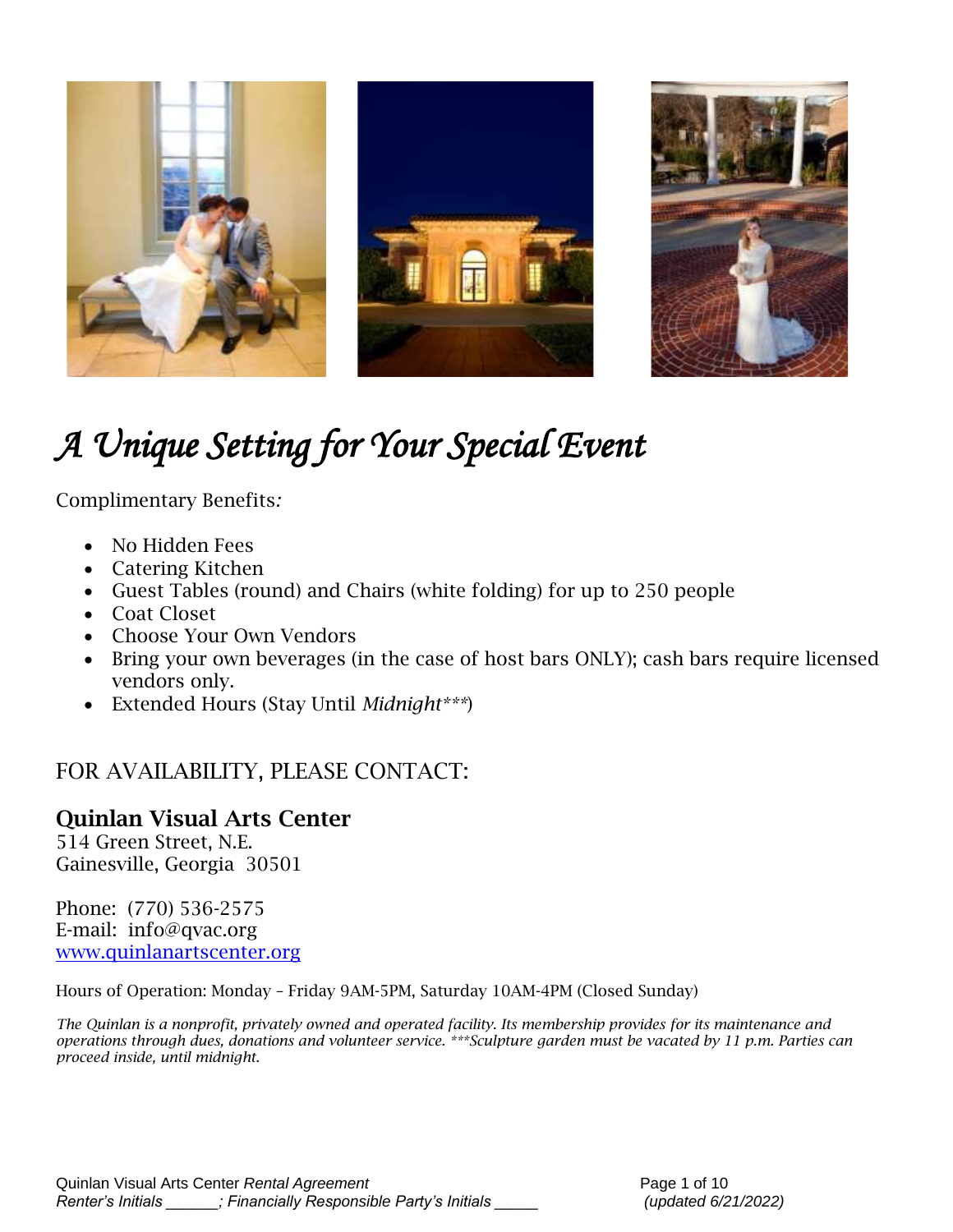## RENTAL AGREEMENT

The Board of Trustees and Staff of the Quinlan Visual Arts Center (hereafter, the Quinlan) welcome interested groups to hold events in the Quinlan facilities. The Board reserves the right to disapprove any request without any reason.

### RULES FOR RENTAL

- 1. **Non-Refundable Deposit:** To reserve your date, a non-refundable deposit of five hundred (\$500) dollars is required. The deposit is part of the base fee and may be transferred to another date within the calendar year provided notice to change is given AT LEAST one month in advance of original schedule date. A \$25 transfer fee will apply.
- 2. **Refundable Cleaning/Damage Deposit:** A one thousand (\$1000) dollar refundable cleaning and damage deposit is required as well as a credit card imprint that may be used for damages in excess of one thousand (\$1000) dollars. The deposit may be used to pay security guard/staff if payment is not made at the end of the event. *Receipt of both deposits will confirm your date.*
- 3. Rental Fee: The balance of the rental fee will be due ONE MONTH to date of event. Failure to pay balance one month prior to the event date may result in a cancellation of your rental. A completed and signed Rental Agreement must also be in the possession of the Quinlan one month prior to the event. A \$50/day late fee will be applied for each day that the payment is late. It is up to the renter to make sure payment is made without reminder from the Quinlan.
- 4. Renter Responsibilities: All deliveries, setup and the event must occur on the date contracted for the rental starting at 10AM. *As a courtesy*, you may deliver items for the event beginning at 2:00 PM the day prior to your rental *provided there is no other rental scheduled for that day* (excluding - Monday rentals). Items are to be stored in the kitchen area until day of event. All items must be removed no later than the end of event (post-event clean up must be done on day of event)*.* Non-food items may be stored in the kitchen until 12pm next business (day immediately following the rental) or you will incur an additional \$500 late fee. There is no early set up in the sculpture garden. All set up and break down needs to occur the day of the rental.

#### Renters are responsible for:

- i. Trash removal and appropriate disposal (including bathrooms). A dumpster is located in the lower parking lot for your convenience.
- ii. The cleaning of all major spills as they happen.
- iii. The return of the catering kitchen to its original condition. (Sinks, countertops, floors, ovens, refrigerators and freezer. Sinks and drains must be cleared of all food residue.)
- 5. Service Provider Information: Renter shall provide the Quinlan with the names and phone numbers of the caterer, equipment rental firm and any other service provider. It is solely the responsibility of the Renter to take possession of any items dropped off for the event. Unclaimed items will become the property of the Quinlan.
- 6. Tables & Chairs: Tables (60" diameter), chairs for up to two hundred and fifty (250) individuals and up to eight (5) six-foot banquet tables are included in the rental fee. Tables seat a maximum of 10 people. *Rental fee does not include the set up or the breakdown of tables and chairs.* Arrangements to perform this service will need to be made *by the Renter* with their caterer, party planner or other service provider. All tables and chairs must be returned to the appropriate storage and classroom areas. Failure to do so will result in five hundred (\$500) dollars being deducted from the cleaning/damage deposit.
- 7. **Smoking:** The Quinlan is a **non-smoking** facility. Renters must furnish ash trays/receptacles if smoking is to be permitted outside of the building. A fine of five hundred (\$500) dollars will be deducted from the refundable deposit if smoking materials are left on the grounds. There is NO SMOKING allowed in the sculpture garden. Smoking debris discarded in the garden will result in a five hundred (\$500) dollar fine.
- 8. Forbidden Items: The use of rice, birdseed, glitter, and confetti, fog machines, are prohibited on Quinlan grounds. Fireworks, sparklers and any and all other incendiary device are not allowed in or on the Quinlan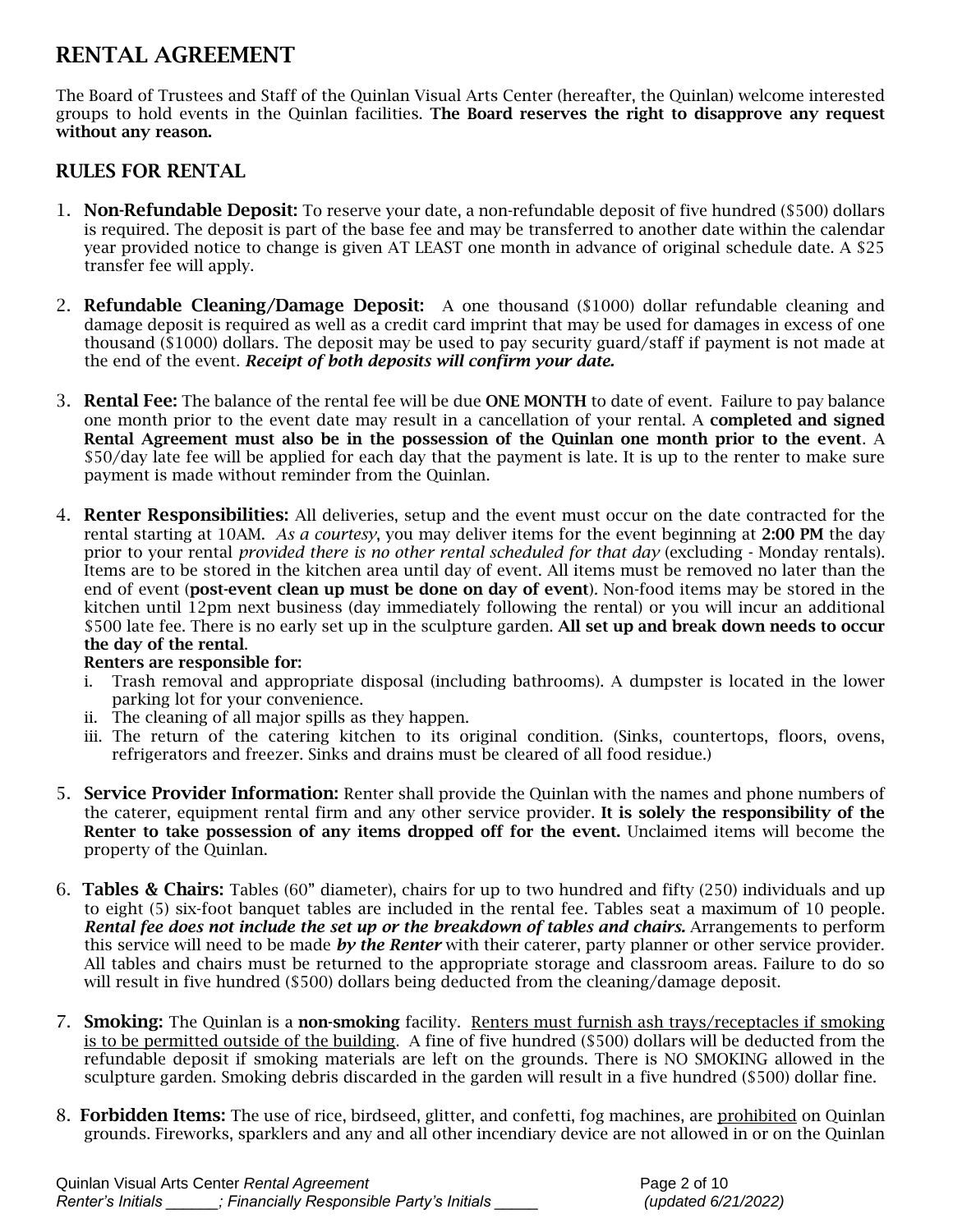property. A fine of five hundred (\$500) dollars will be deducted from the refundable deposit if this rule is violated.

- 9. Quinlan Systems: Air Conditioning units, lights and electricity: Only Quinlan personnel or contracted security guard may adjust the air conditioning, heating system or lights. The air conditioning/heating must be left on. The electrical boxes may not be tampered with. All electrical needs must be met utilizing existing power outlets.
- 10. **Renter Liability:** While the Quinlan carries insurance on its contents, the deductible rating requires that any damage of less than two thousand (\$2,000) dollars be an insurance liability assumed by the individual financially responsible for the rental.
- 11. Food Preparation: Food preparation is limited to the catering kitchen *only*.
- 12. "As Is" Facility: The Quinlan facility will be provided "as is." Exhibitions are planned years in advance. No works of art may be moved or lighting altered except by Quinlan personnel. The Quinlan staff will move exhibition items for the protection of the work only and not upon request on renter. The Quinlan is not responsible for any items left after an event.
- 13. Alcohol: You may provide alcohol to your guests but are not permitted to sell alcoholic beverages on site. Per our rental agreement, the renter will agree to **hold Quinlan Visual Arts Center harmless for any** alcohol related claim that may arise. See Gainesville city ordinances Sec. 6-4-45. Brown bagging. (a) It shall be unlawful for a licensee or any other business establishment to allow customers to bring with them their own alcoholic beverages which is known as "BYOB" or "brown bagging."(b) It shall be unlawful for any alcoholic beverages to be allowed to be brought into, served, stored, kept or consumed by any person on the premises of any business establishment for which a city business/occupation tax certificate has been issued and which business establishment has no alcoholic beverage license issued by the city council.(c) The prohibitions and restrictions in paragraph (b) shall not apply to a private function in which attendance is by invitation only:(1) All alcoholic beverages served at a private function shall be provided by the host or hosts;(2) The cost of the alcoholic beverage(s) served at a private function are to be paid for by the host or hosts;(3) There are no business transactions conducted during the private function; and (4) There is no cost to attend the private function either by donations or any other means. (Please consult with your private insurance provider for further information and to assure personal coverage, or [www.wedsafe.com.](http://www.wedsafe.com/)). Alcohol may be served by licensed bar-tenders only. Friends/family, unless licensed may NOT serve alcohol. The Quinlan is able to help secure bartenders should you require their services.
- 14. Security Guard/Staff: The Quinlan requires that a security guard/staff member be present for all private functions held before or after regular business hours. (The Quinlan is open Mon.-Fri. from 9 AM - 5 PM, Sat. from 10 AM - 4 PM.) The Security Guard/staff member is hired for the **protection of the art and the** security of the building and grounds ONLY. The Security Guard/staff member should *NOT* be asked to assist in any of the following duties: facility clean-up, packing, parking, table and chair storage, garbage removal, traffic direction or any other duty that other event service providers should be hired to perform. The security/staff member rate is non-negotiable and thirty-five (\$35) dollars per hour, minimum of 4 hours. Full payment is due at the end of the event, payable directly to the security guard/staff member on duty. A fifty (\$50) dollar per day late fee will be applied for each day that the payment is late. Refundable/Damage Deposit may be used to pay security guard if payment not made in a timely fashion.
- 15. Tents: The Quinlan Visual Arts Center has an overall maximum capacity of 300. The grounds are available (upon written request) for tented events, as necessary, to increase this number. Special arrangements should be made with Quinlan staff if you are planning on using the grounds for tented events.
- 16. **Interior and Exterior Decorations:** Floral arrangements and plants must be in leak-proof containers. All floral materials must be removed by the close of the contracted rental time. The use of exterior decorations such as vines, lights or any other addition that changes the appearance of the building façade or garden must first be approved, in writing. No-drip candles in glass vessels higher than the flame are required. Lights and drapery in the sculpture garden must be approved and utilize the hooks provided. Tape or adhesive may not be used on columns to secure lights. You may not put anything in the trees. No adhesives are to be used on any walls, door, etc.

17. Gift Shop: The Quinlan Gift Shop will be closed during facility rentals.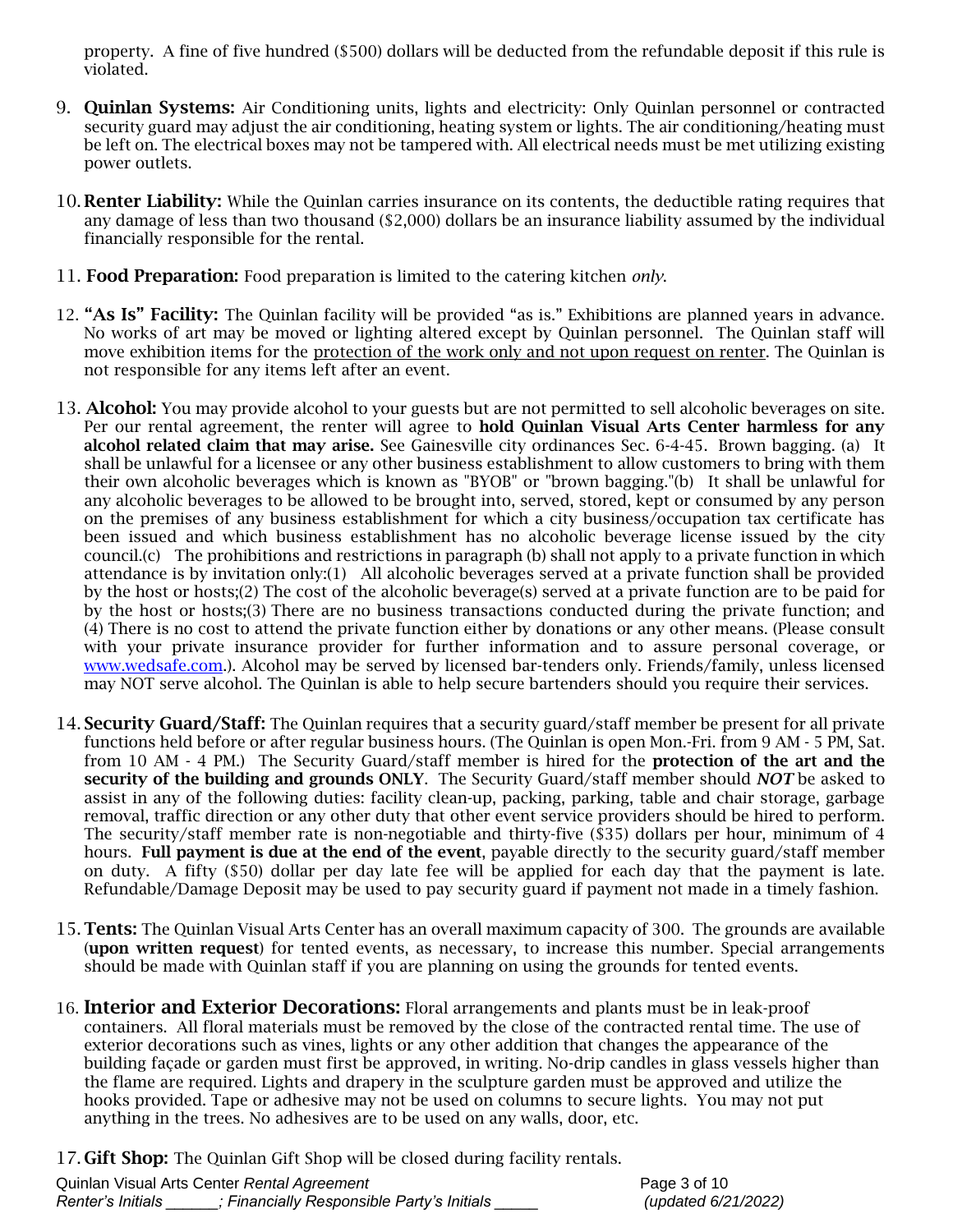- 18. Lobby: The Walters Gallery (main entrance lobby) is *not* on the list of "Rental Options" (see page 4 of the Quinlan Visual Arts Center Rental Agreement.) Exceptions for the use of this space can be made at the discretion of the executive director. All requests for the use of the lobby and proposed table placement will need to be made in writing. Requests for tables for packages/gifts, guest books, photographs and floral arrangements will be considered. No tables whatsoever may be placed in front of the artwork in the lobby area and neither food nor beverage stations are permitted in the Walters Lobby.
- 19. **Special Requests:** Special requests for decorations, lobby use, tents, specialty food preparation stations, or any other request not defined above needs to be made *in writing* to: [info@qvac.org.](mailto:info@qvac.org) Please include the date and time of your rental and the name of the responsible party with this request for it to be submitted and approved.
- 20. Rental Duration: All events must end at midnight on the rental date of contract. Break down, trash removal and any necessary clean-up may happen after. Security/staff fees are incurred until the last person leaves the facility/premise (For extended use fees, see page 4.)
- 21. Children: All children must be supervised at all times. The security guard/staff member is not a babysitter.

22. **Amplified Sound in Sculpture Garden**: All amplified noise in the sculpture garden must be finished by 10:30 p.m.. Any fines incurred for violation of the noise ordinance will be the responsibility of the renter. The garden must be vacated by 11:00 p.m. with the exception of clean up staff. If using amplified sound in the sculpture garden, please file an Amplifying Device Permit Application with the City of Gainesville. <http://www.gainesville.org/amplifying-device-permit/>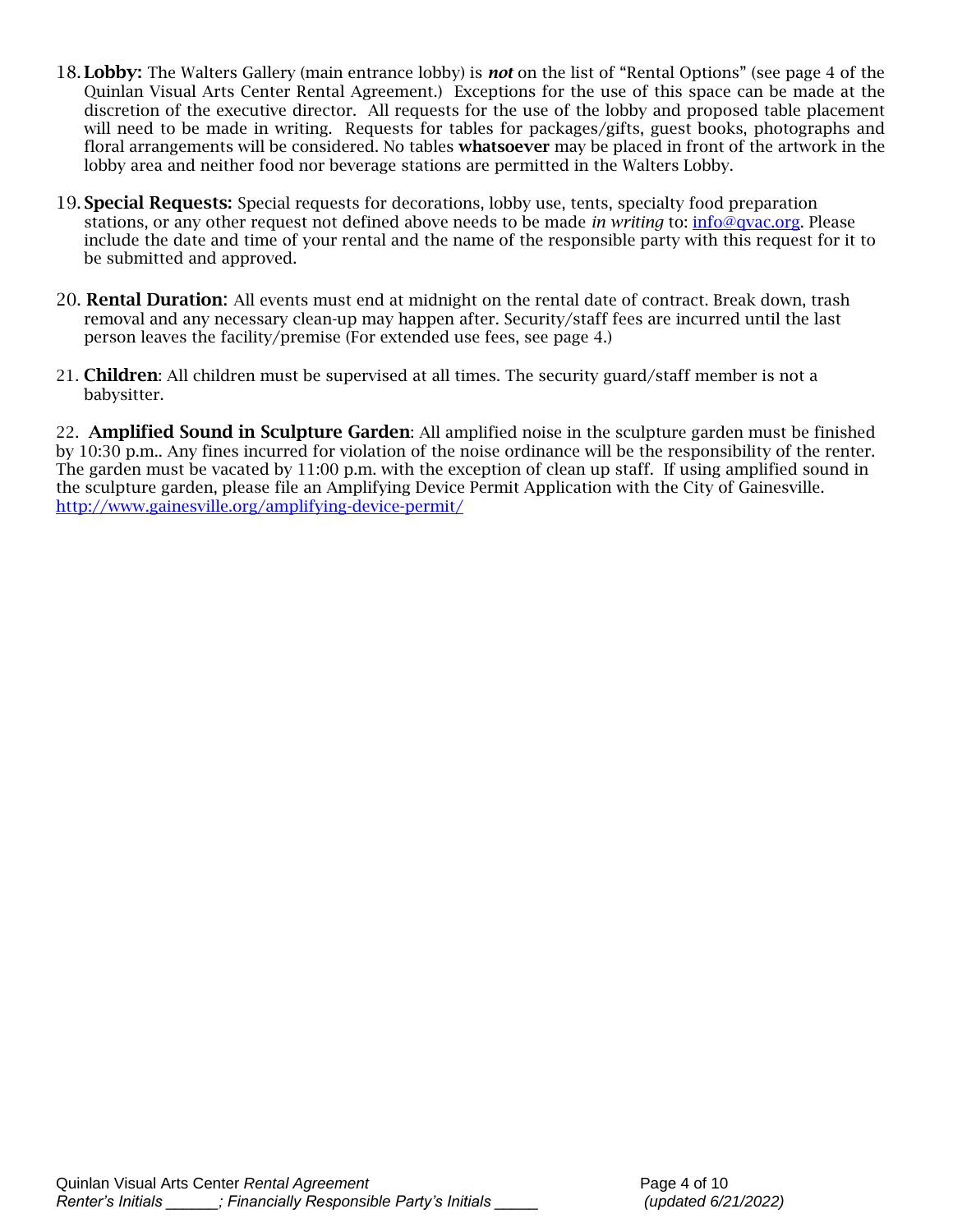# RENTAL SPACES

| <b>Space</b>                                             | Area<br>(sq. ft.)                           | <b>Base Fee</b>                                                      | <b>Details:</b>                                                                                                                                                                                                                                                                                                                   |
|----------------------------------------------------------|---------------------------------------------|----------------------------------------------------------------------|-----------------------------------------------------------------------------------------------------------------------------------------------------------------------------------------------------------------------------------------------------------------------------------------------------------------------------------|
|                                                          |                                             |                                                                      | <b>GALLERY LEVEL</b>                                                                                                                                                                                                                                                                                                              |
| ❖ Mansfield<br>Gallery                                   | 2,400                                       | ÷                                                                    | Seating for up to 210. Table and chair use available free of<br>charge. All gallery spaces are interconnected. Smart<br>technology features Include drop down screen and projector.<br>Must provide own laptop, DVD player, etc.                                                                                                  |
| ❖ Green Street<br>Gallery                                | 560                                         | ÷                                                                    | Additional seating for up to 40.                                                                                                                                                                                                                                                                                                  |
| ❖ Bailey Gallery                                         | 470                                         | ÷                                                                    | <b>Usually used for buffet lines</b>                                                                                                                                                                                                                                                                                              |
| $\div$ Thomas<br>Gallery                                 | 340                                         | ÷                                                                    | Usually used for access to Green Street gallery                                                                                                                                                                                                                                                                                   |
| Moore Gallery                                            | 270                                         | ÷                                                                    |                                                                                                                                                                                                                                                                                                                                   |
| ❖ Catering<br>Kitchen                                    | 370                                         | ❖                                                                    | No deep-fat frying or open flame cooking is allowed indoors.                                                                                                                                                                                                                                                                      |
| ❖ Monday<br>through<br><b>Thursday</b><br><b>RENTAL</b>  | 4,040<br>$indoors +$<br>Sculpture<br>Garden | \$2,000                                                              | *Includes all spaces marked by $\div$ plus Sculpture Garden                                                                                                                                                                                                                                                                       |
| ❖ Friday through<br><b>Sunday RENTAL</b>                 | 4,040<br>indoors +<br>Sculpture<br>Garden   | \$2,500                                                              | *Includes all spaces marked by $\div$ plus Sculpture Garden                                                                                                                                                                                                                                                                       |
|                                                          |                                             |                                                                      |                                                                                                                                                                                                                                                                                                                                   |
|                                                          |                                             |                                                                      |                                                                                                                                                                                                                                                                                                                                   |
|                                                          |                                             |                                                                      |                                                                                                                                                                                                                                                                                                                                   |
|                                                          |                                             |                                                                      | <b>STUDIO LEVEL (Art Studios and Classrooms)</b>                                                                                                                                                                                                                                                                                  |
| Payne Art Studio<br><u>PSR</u>                           |                                             | \$300<br>(for 4 hours)<br>$$100/hr$ for<br>each<br>additional<br>hr. | Available for rental, morning or afternoon during business<br>hours. Additional staff fee (or security guard fee-see below)<br>may apply for events occurring before and/or after business<br>regular business hours. Please consult staff for necessary<br>arrangements.                                                         |
| Tull / Jacobs /<br><b>Norton Classroom</b><br><b>JNS</b> |                                             | \$400<br>(for 4 hours)<br>$$100/hr$ for<br>each<br>additional<br>hr. | May be divided into small studio space with dais perfect for<br>life-drawing classes or used as one large workshop space.<br>Additional staff fee (or security guard fee-see below) may<br>apply for events occurring before and/or after business<br>regular business hours. Please consult staff for necessary<br>arrangements. |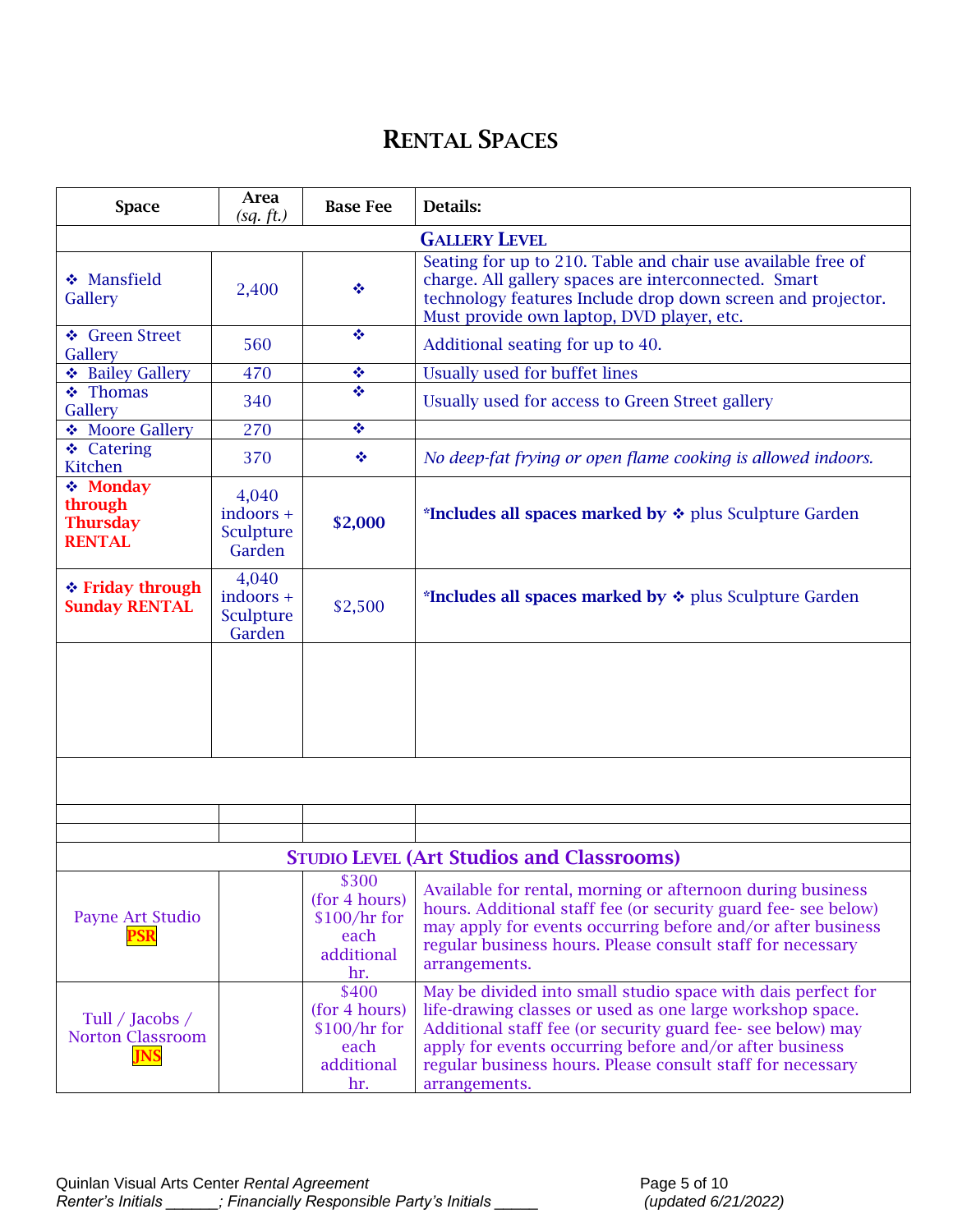| <b>ADDITIONAL SERVICES AND FEES</b>                                                   |               |                                            |                                                                                                                                                                                                                                                                                                                                                                                                                            |
|---------------------------------------------------------------------------------------|---------------|--------------------------------------------|----------------------------------------------------------------------------------------------------------------------------------------------------------------------------------------------------------------------------------------------------------------------------------------------------------------------------------------------------------------------------------------------------------------------------|
| <b>Service</b>                                                                        |               | Fee                                        | <b>Comments</b>                                                                                                                                                                                                                                                                                                                                                                                                            |
| **Security<br>Guard/Staff<br>Member                                                   | **required    | \$35/hr<br>4 hour<br>minimum               | ** The Security Guard is the only <i>mandatory</i> service fee. Four<br>(4) hour minimum paid to personnel at the end of event;<br>personnel provided by the Quinlan only. A \$50/day late fee<br>will be applied for each day that the payment is late. May be<br>billed to refundable/damage deposit if payment not made.                                                                                                |
| Tent                                                                                  | optional      | Renter<br>provided                         | Tents may be used by special arrangement.                                                                                                                                                                                                                                                                                                                                                                                  |
| Extra Day Fee                                                                         | optional      | \$1500<br>(each day)                       | Any set up before 2 PM the business day prior to event and<br>any rental removals after 12:00 noon the business day after<br>event will result in a charge of \$1500 per day extra day fee.                                                                                                                                                                                                                                |
| <b>Extended Use Fee</b>                                                               | optional      | $$500/hr$ for<br>each<br>additional<br>hr. | For use of facility beyond contracted time. Rentals must<br>conclude by midnight the rental date of contract. If you<br>require additional time, you may extend for \$500/hour; rate<br>is not prorated for portions of hours after midnight.                                                                                                                                                                              |
|                                                                                       |               |                                            | <b>FEES</b>                                                                                                                                                                                                                                                                                                                                                                                                                |
| <b>Table and Chair</b><br>breakdown                                                   | \$500         |                                            | Any tables and chairs that are not returned to the original<br>locations will result in a five hundred (\$500) dollar deduction<br>from your refundable deposit.                                                                                                                                                                                                                                                           |
| <b>Smoke Clean-up</b>                                                                 | \$500         |                                            | If your guests plan to smoke (permitted outside only), please<br>provide ash trays or cans for the disposal of smoking<br>materials, failure to dispose of cigarette butts will result in a<br>five hundred (\$500) dollar deduction from your refundable<br>deposit. There is NO SMOKING permitted in the sculpture<br>garden. Smoking debris left in the sculpture garden will<br>result in an additional fine of \$500. |
| <b>Noise Ordinance</b><br><b>Violation</b>                                            | <b>TBD</b>    |                                            | Per the City of Gainesville<br>(http://www.gainesville.org/amplifying-device-permit/) any<br>violation of the 10:30 p.m. noise ordinance resulting in any<br>fines will be due and payable from the financially responsible<br>party.                                                                                                                                                                                      |
| Minor Clean up<br>Fee                                                                 | \$50-\$100    |                                            | May be charged post-event per occurrence. Includes minor<br>cleaning issues/spills including but not limited to: food left<br>in refrigerator, food residues left in sinks, garbage, etc.                                                                                                                                                                                                                                  |
| Major Spill Clean-<br>up and/or Carpet<br>and<br><b>Upholstery</b><br><b>Cleaning</b> | $$250/$ spill |                                            | Includes any and all spills that remain on the floors or walls<br>following the event. This includes any food or beverage or<br>other spills on carpets, upholstery and walls.                                                                                                                                                                                                                                             |
| Improperly<br><b>Affixed Exterior</b><br><b>Decorations</b>                           | \$1,000       |                                            | Any items used (including but not limited to tapes and<br>adhesives) to secure or hang draperies, floral, lighting other<br>than the preinstalled hooks. Anything placed in trees.                                                                                                                                                                                                                                         |
| <b>Exterior Trash</b><br>pickup                                                       |               | \$250                                      | Includes any and all trash, food or other debris from event<br>that is left in the parking lot, sculpture garden, grounds and<br>on the exterior of the dumpster.                                                                                                                                                                                                                                                          |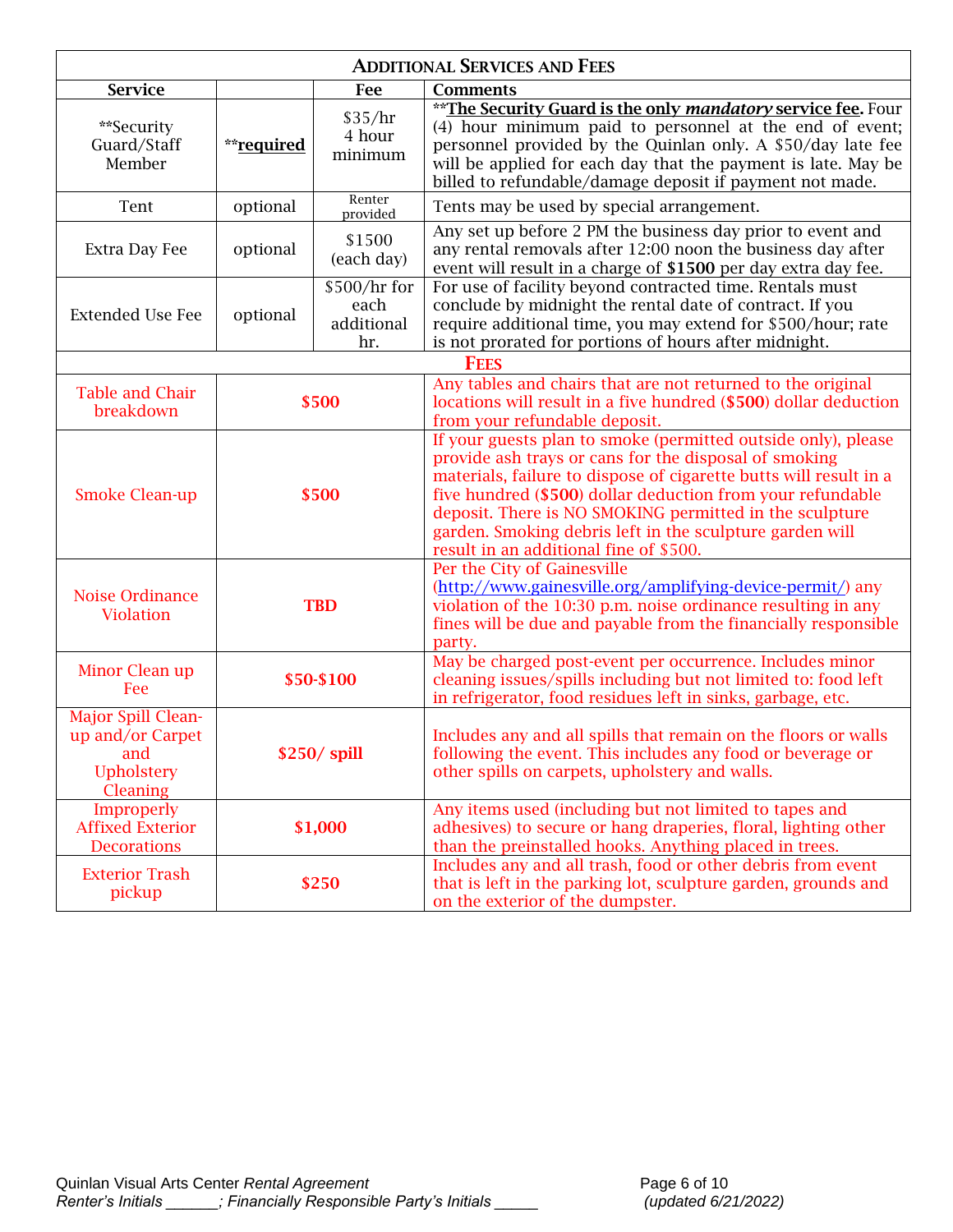## **RENTAL CONFIRMATION/ STATEMENT OF AGREEMENT**

Your signature below affirms that you have read and understand the rules set forth in this Rental Agreement*.* Any violation of these rules will result in forfeiture of all or part of your deposit and may cause you to incur additional expenses for damages.

The financially responsible party agrees to pay all applicable fees and deposits as described in the Rental Agreement. The financially responsible party agrees also to pay for all repairs resulting from any damage to the premises during the period of this agreement, including but not limited to, charges for any long-distance or other unauthorized toll phone calls made during the period of the agreement.

Renter agrees to prohibit the conduct of illegal activities on the premises during the period of the agreement. Renter agrees to maintain orderly conduct and promote proper and lawful use of the premises, both interior and exterior, and follow all facility rules as set forth in the Rental Agreement. Failure on behalf of the Renter to abide by the laws of the State of Georgia and Ordinances of Gainesville and Hall County may result in this agreement being voided immediately and the Renter being required to leave the premises upon immediate notice by law enforcement.

Renter and financially responsible party agree to indemnify, protect and hold harmless the Quinlan Visual Arts Center, its Board of Directors, officers, employees, agents and servants from all claims, demands, actions, suits, damages, loss and expenses of whatever kind or nature to any person or to any property arising out of or in connection with the Agreement herein for the utilization of said facility and to pay for any costs associated with the above resulting from the use of the facility by the Renter.

|                                                                                                                   |                           |                            | -------------------------------<br>Date of Agreement                                                                                                                                                                                                                                                                          |
|-------------------------------------------------------------------------------------------------------------------|---------------------------|----------------------------|-------------------------------------------------------------------------------------------------------------------------------------------------------------------------------------------------------------------------------------------------------------------------------------------------------------------------------|
| Renter's Name<br>Staff)                                                                                           |                           | Phone Number <b>E-mail</b> | -----------------------<br>(Must be 25 years of age with valid photo identification and able to communicate directly with Quinlan                                                                                                                                                                                             |
| <b>Renter Mailing Address</b>                                                                                     |                           |                            |                                                                                                                                                                                                                                                                                                                               |
| City                                                                                                              | State                     | ZIP                        |                                                                                                                                                                                                                                                                                                                               |
| Financially Responsible Party's Signature Phone Number E-mail<br>Staff)                                           |                           |                            | (Must be 25 years of age with valid photo identification and able to communicate directly with Quinlan                                                                                                                                                                                                                        |
| Second Contact Person <b>Example 2</b> Phone Number <b>Property</b> email<br>Staff)                               | ------------------------- |                            | (Must be 25 years of age with valid photo identification and able to communicate directly with Quinlan                                                                                                                                                                                                                        |
| outstanding security guard/staff member fees.                                                                     |                           |                            | Total Rental Fee: \$___________________ - \$500 (deposit to secure date) = Balance due \$______________<br>\$1000 refundable deposit for potential damages must be paid at the time of reserving the event. This deposit<br>will be refunded within one week of the completion of event, provided there are no damages and or |
| Rental Date                                                                                                       |                           |                            | <b>Estimated Hours of Event</b>                                                                                                                                                                                                                                                                                               |
| Quinlan Representative Signature                                                                                  | _________________________ |                            | <b>Balance Due Date</b>                                                                                                                                                                                                                                                                                                       |
| Quinlan Visual Arts Center Rental Agreement<br>Renter's Initials ______; Financially Responsible Party's Initials |                           |                            | Page 7 of 10<br>(updated 6/21/2022)                                                                                                                                                                                                                                                                                           |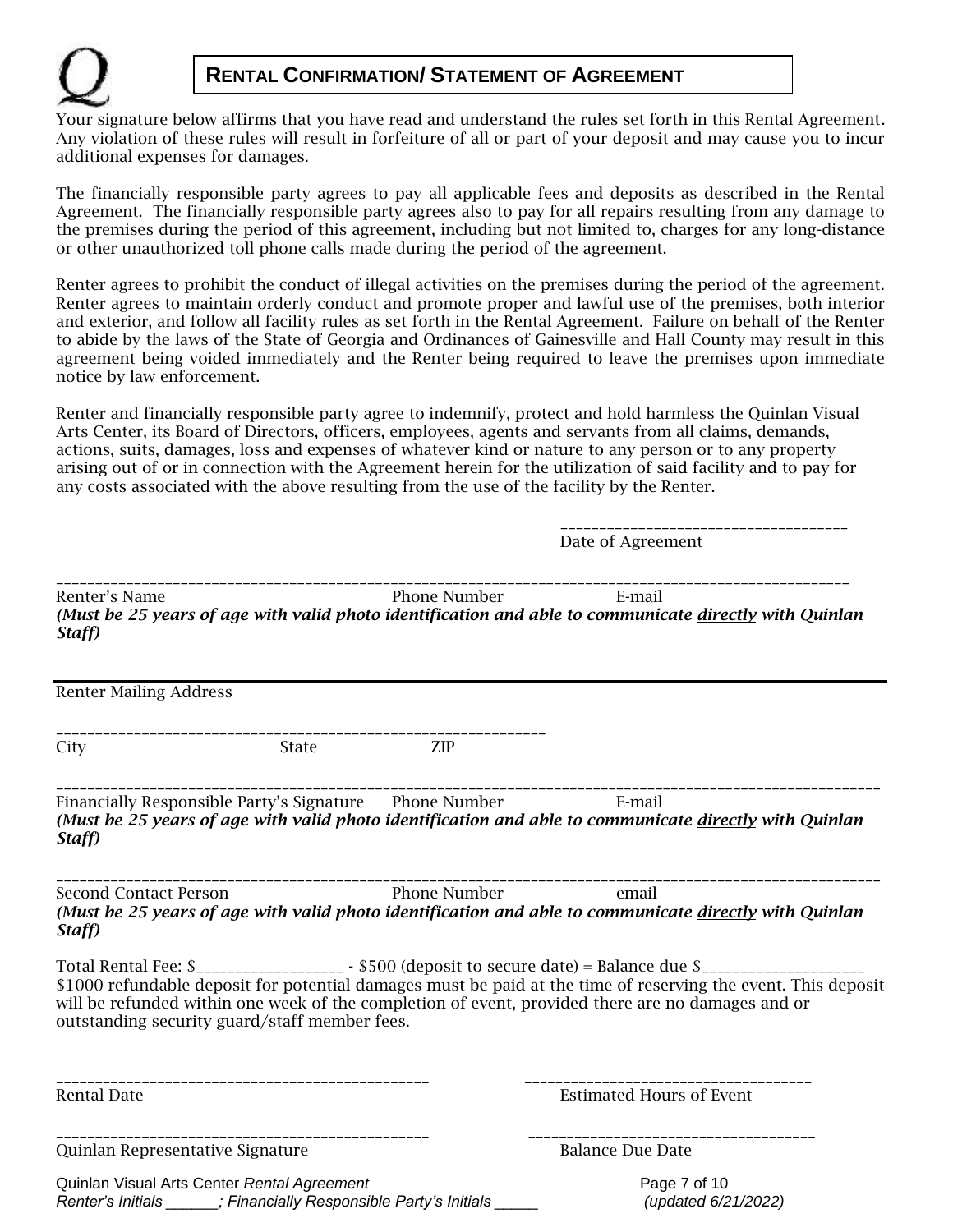\$500 \_\_\_\_\_\_\_\_\_\_\_\_\_\_\_\_\_\_\_\_\_\_\_\_\_\_\_\_\_\_\_\_\_\_\_\_ Non-Refundable Deposit Date Received

| \$1000                               |               |
|--------------------------------------|---------------|
| Cleaning/Damage Deposit (Refundable) | Date Received |

 Cleaning/Damage Deposit: \$1,000 deposit and Credit Card information required for refundable deposit. Up to \$1000 may be charged post event for rule violations, cleaning or damages (see Rules and Regulations.)

| <b>Credit Card Number</b>               |  |
|-----------------------------------------|--|
| Expiration Date _______________________ |  |
| <b>Billing Address</b>                  |  |

*Estimated* Security Guard/Staff Members Fee: \_\_\_\_\_\_\_\_\_\_\_\_Security is \$35/hour for a 4 hour minimum, due and payable at the end of the event; personnel arranged by the Quinlan only. A \$50/day late fee will be applied for each day that payment is late. May be billed to cleaning/damage deposit if payment not made in a timely fashion.

| Yes/No | Please indicate the amenities you will be using:                                                                                                       | Notes:                                                                                                                                                                                                                                                                                               |
|--------|--------------------------------------------------------------------------------------------------------------------------------------------------------|------------------------------------------------------------------------------------------------------------------------------------------------------------------------------------------------------------------------------------------------------------------------------------------------------|
|        | Microphone: \$50 additional                                                                                                                            | Please make arrangements at least two weeks in<br>advance with Quinlan staff for assistance.                                                                                                                                                                                                         |
|        | Audio/CD Equipment (6 CD Disc changer & Audio<br>System) and/or projector/screen \$200 additional                                                      | Please make arrangements at least two (2) weeks in<br>advance with Quinlan staff for assistance.                                                                                                                                                                                                     |
|        | Easels - for family and/or bride & groom portraits<br>\$50 per easel                                                                                   | A maximum of three can be provided. Please make<br>arrangements at least two (2) weeks in advance with<br>Quinlan staff for assistance.                                                                                                                                                              |
|        | Rectangular Tables (must be returned to classroom/<br>studio spaces after event)                                                                       | A maximum of eight (8) can be provided if they aren't<br>being used in a classroom. Please make arrangements<br>at least two weeks in advance with Quinlan staff for<br>assistance.                                                                                                                  |
|        | Special Requests (See no. 20 in Rules for Rental) All<br>additional requests need to be submitted in writing<br>and approved by the Executive Director | Includes all special requests such as decorations,<br>permission for lobby use, and other requests.<br>Reminder: glitter, confetti, bird seed and the use of<br>incendiary devices will NOT be approved. Please<br>submit in writing to the executive director at least two<br>(2) weeks in advance. |
|        | Sculpture Garden Amplifying Device Permit<br>Application                                                                                               | IF using amplified sound in the sculpture garden,<br>please file an Amplifying Device Permit Application<br>with the City of Gainesville.<br>http://www.gainesville.org/amplifying-device-permit/                                                                                                    |
| Done?  | <b>Renter Responsibilities:</b>                                                                                                                        | Notes:                                                                                                                                                                                                                                                                                               |
|        | <b>Contact Names and Numbers:</b><br>$\rightarrow$                                                                                                     | Please provide us with the name and number of your<br>catering company, equipment rental firm and any other<br>service provider.                                                                                                                                                                     |
|        | Name and Number of Band or Entertainment Provider<br>$\left( \begin{array}{c} \end{array} \right)$                                                     | Please provide us with the name of the<br>band/entertainment provider (if applicable).                                                                                                                                                                                                               |

## RENTAL CHECKLIST

Quinlan Visual Arts Center *Rental Agreement* Page 8 of 10 *Renter's Initials \_\_\_\_\_\_; Financially Responsible Party's Initials \_\_\_\_\_ (updated 6/21/2022)*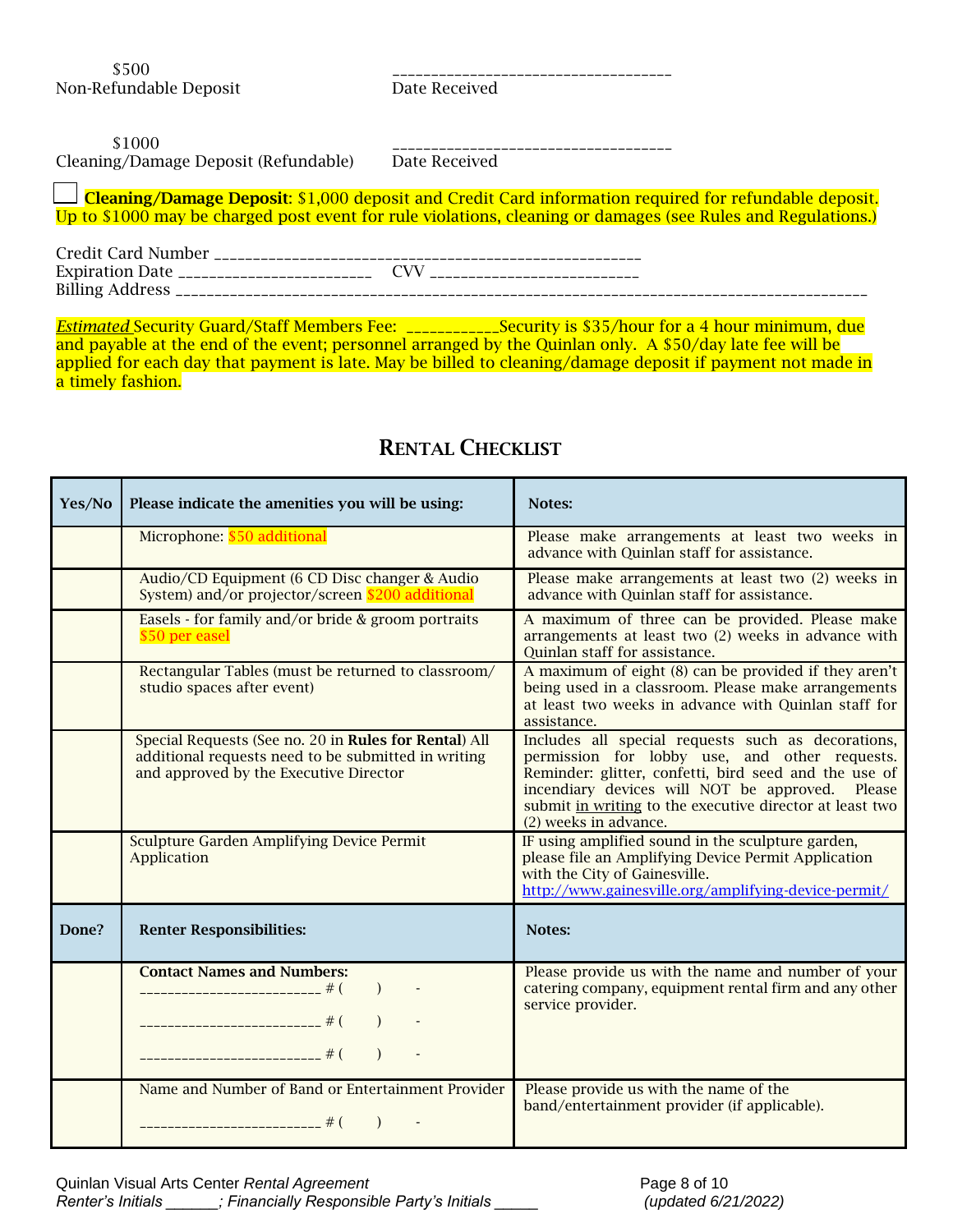| Tables and Chairs (Set-Up and Break-down)                                                                           | Please arrange for the set-up and break-down of tables<br>and chairs. QVAC can provide assistance for an<br>additional fee. A fine of five hundred (\$500) dollars will<br>be deducted if these items are not returned to the<br>storage closets and classroom spaces.                                                                                                          |
|---------------------------------------------------------------------------------------------------------------------|---------------------------------------------------------------------------------------------------------------------------------------------------------------------------------------------------------------------------------------------------------------------------------------------------------------------------------------------------------------------------------|
| Linens and Tableware                                                                                                | Please confirm with your caterer or rental company.                                                                                                                                                                                                                                                                                                                             |
| <b>Smoking Receptacles</b>                                                                                          | A clean-up fee of five hundred (\$500) dollars will be<br>deducted from your deposit if Quinlan staff removes<br>discarded smoking materials from Quinlan grounds.<br>No smoking in the sculpture garden. Smoking debris in<br>the sculpture garden will result in a \$500 fine.                                                                                                |
| Facility Clean-Up (please check in advance with your<br>caterer for this service)                                   | Facility must be cleaned of any major spills or<br>discarded materials left behind, or a clean-up fee of five<br>hundred (\$500) dollars will be deducted from your<br>deposit.                                                                                                                                                                                                 |
| Payment of Security Guard/Staff Member Fee                                                                          | Thirty-five (\$35) dollars an hour or any portion of an<br>hour beginning at 5 PM Monday - Friday, 4 PM Saturday,<br>or anytime the building is in use Sunday, for the<br>duration of the event until the building is cleaned,<br>secured and closed. This is the only mandatory fee that<br>is due at the end of the event, payable directly to the<br>security guard on duty. |
| Paid in Full Rental Balance ONE MONTH prior to<br>event date.                                                       | Please review checklist with Quinlan upon balance<br>payment.                                                                                                                                                                                                                                                                                                                   |
| Completed and signed Rental Agreement must be in<br>the possession of the Quinlan ONE MONTH prior to<br>event date. | If completed and signed contract is not returned to the<br>Quinlan one month prior to the event date, the Quinlan<br>will assume the event is cancelled. The Quinlan will<br>issue a letter for tax purposes for your \$500 non-<br>refundable deposit. The Quinlan will assume this a<br>donation.                                                                             |